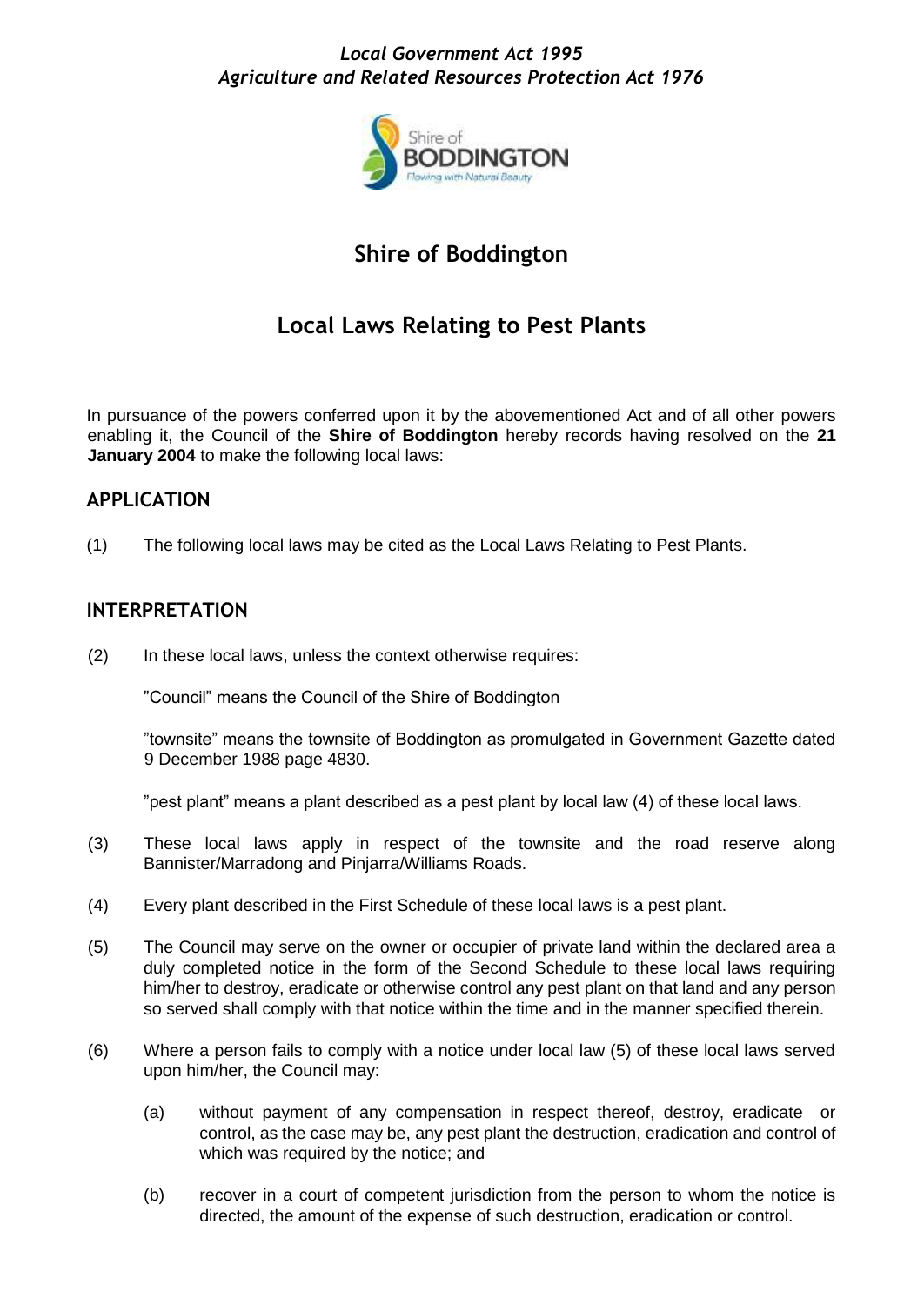**First Schedule** 

# **PEST PLANTS**

# **Common Name Scientific Name**

**Lovegrass Eragrotis curvulata** 

**Bridal creeper Asparagus asparagoides Asparagus asparagoides** 

**Watsonia/ W.borbonica hybrid Wild gladioli W.bulbillifera** 

**Prickly Lettuce Lactuca Serriola**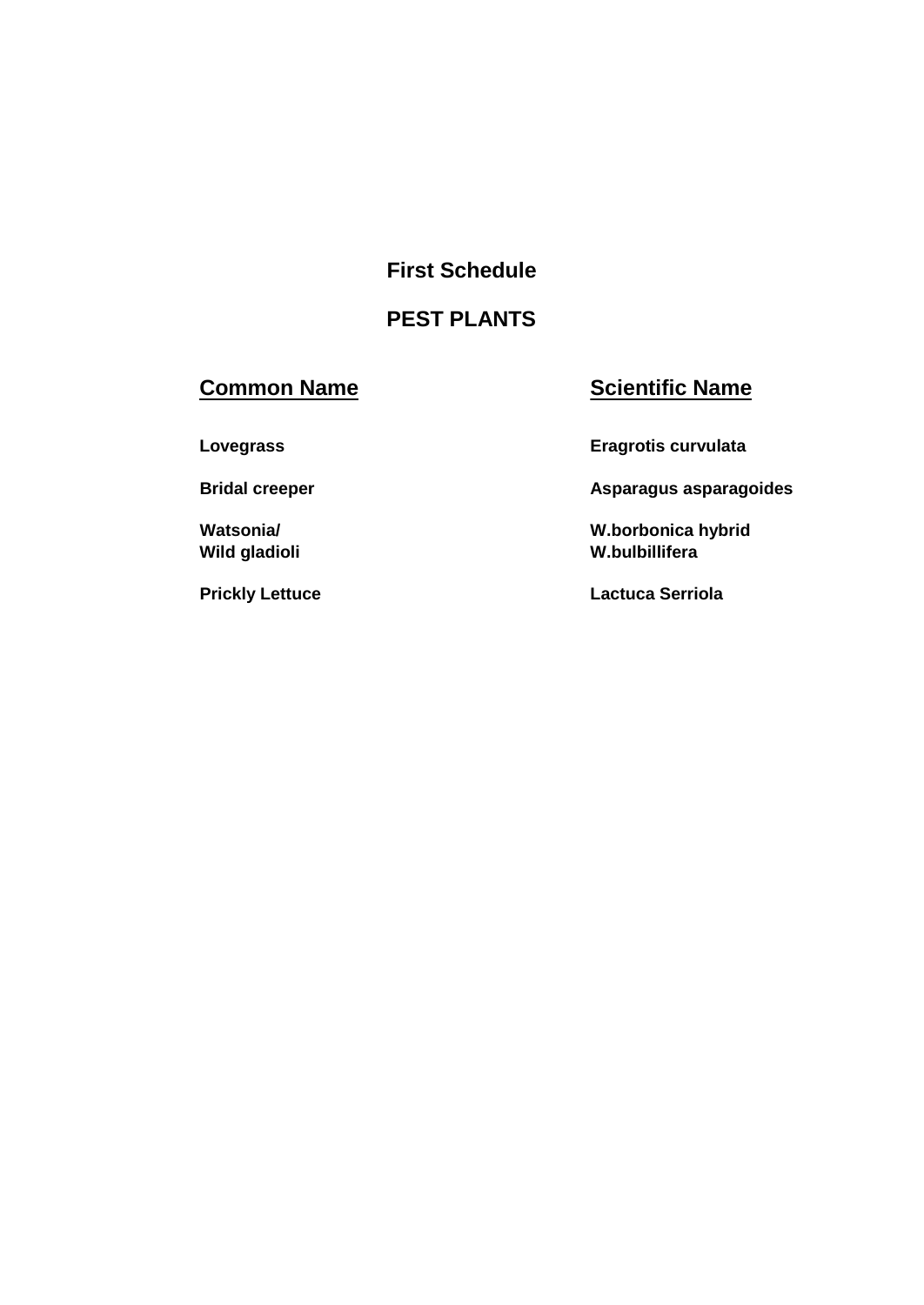### **Second Schedule**

*Agriculture and Related Resources Protection Act 197*6.

Shire of Boddington Pest Plant Local Laws 2003.

|                                                                                                                                                                                     | No.                |
|-------------------------------------------------------------------------------------------------------------------------------------------------------------------------------------|--------------------|
|                                                                                                                                                                                     |                    |
|                                                                                                                                                                                     |                    |
| (full names)                                                                                                                                                                        |                    |
|                                                                                                                                                                                     |                    |
| (address)                                                                                                                                                                           |                    |
| You are hereby given notice under the above local laws that you are required to: ______                                                                                             |                    |
| (specify whether required to destroy, eradicate, or otherwise control) the pest plant                                                                                               |                    |
| (Common Name)                                                                                                                                                                       | (Scientific Name)  |
|                                                                                                                                                                                     |                    |
|                                                                                                                                                                                     | (specify the land) |
|                                                                                                                                                                                     |                    |
| (owner or occupier)                                                                                                                                                                 |                    |
|                                                                                                                                                                                     |                    |
| (specify manner of achieving destruction, eradication or control)                                                                                                                   |                    |
| Such measures shall be commenced not later than _______                                                                                                                             |                    |
|                                                                                                                                                                                     | (date)             |
| and shall be completed by ______________________.<br>(date)                                                                                                                         |                    |
| Upon failure to comply with this notice within the times specified, the Council may destroy,<br>eradicate or control, as the case may be, any specified pest plant at your expense. |                    |
| Date of service of notice ________________                                                                                                                                          |                    |

\_\_\_\_\_\_\_\_\_\_\_\_\_\_\_\_\_\_\_\_\_\_\_\_\_\_\_\_\_\_\_\_\_\_\_\_\_\_\_